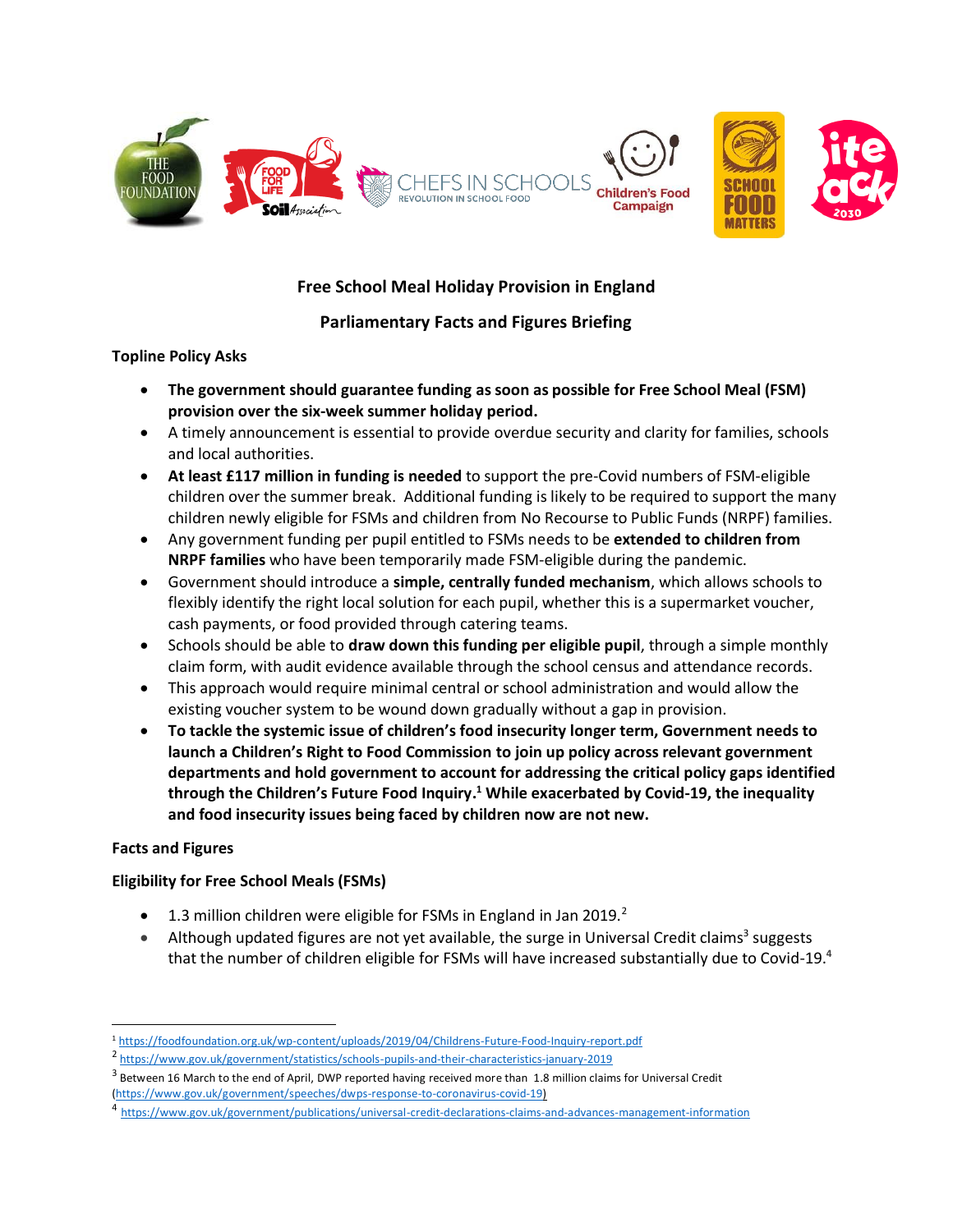• The Edenred national voucher system providing substitutes for FSMs during school closure has been plagued by technological failings resulting in additional pressure on struggling families.

#### **Child Food Insecurity Before and During Covid-19**

- Data gathered by the Food Foundation on food insecurity levels during the UK Covid-19 lockdown showed that, among households with children, the prevalence of food insecurity has increased from 5.7% to 11.0% (not including food insecurity resulting from shortages in supermarkets).<sup>5</sup>
- The Food Foundation also found that, a month into lockdown, parents of two million children said they had experienced one or more forms of food insecurity, and more than **200,000 children had needed to skip meals** because their family couldn't access sufficient food during lockdown. 6
- Households with children eligible for FSMs are at an elevated risk of food insecurity after seven weeks of lockdown, 30% of adults with children eligible for Free School Meals reported having experienced food insecurity during the previous month (mid-April-mid May), compared to 9% of adults with children who are not on free school meals.<sup>7</sup>

#### **Funding Holiday Provision**

| Provisional costings for funding Free School Meals during the Summer Holidays |                       |                                        |  |
|-------------------------------------------------------------------------------|-----------------------|----------------------------------------|--|
| Cost of continuing to provide                                                 | At least £117 million | Based on 1.3 million eligible children |  |
| £15/child/week for the 6-week                                                 |                       | in England. Does not take into         |  |
| summer holiday                                                                |                       | account children newly eligible for    |  |
|                                                                               |                       | FSMs due to Covid-19, and the          |  |
|                                                                               |                       | funding needed for children with       |  |
|                                                                               |                       | NRPF.                                  |  |

| Additional funding sources to help address food insecurity during Covid-19 |                              |                                         |  |
|----------------------------------------------------------------------------|------------------------------|-----------------------------------------|--|
| Committed DfE funding through                                              | $E9$ million $8$             | Expected to reach around 50,000         |  |
| the Holiday Activities Fund                                                |                              | children - just 3.8% of the 1.3million+ |  |
| (HAF)                                                                      |                              | children eligible for FSMs              |  |
| Additional funding to support                                              | $£16$ million <sup>9</sup>   | These are general funding streams       |  |
| food aid charities                                                         |                              | i.e. not dedicated to supporting        |  |
| Additional funding announced                                               | £63 $m$ illion <sup>10</sup> | children eligible for FSMs              |  |
| last week for Local Authorities -                                          |                              |                                         |  |
| to be spent on welfare                                                     |                              |                                         |  |
| assistance                                                                 |                              |                                         |  |

<sup>5</sup> [https://foodfoundation.org.uk/new-food-foundation-survey-five-million-people-living-in-households-with-children-have-experienced-food](https://foodfoundation.org.uk/new-food-foundation-survey-five-million-people-living-in-households-with-children-have-experienced-food-insecurity-since-lockdown-started/)[insecurity-since-lockdown-started/](https://foodfoundation.org.uk/new-food-foundation-survey-five-million-people-living-in-households-with-children-have-experienced-food-insecurity-since-lockdown-started/)

<sup>6</sup>[https://foodfoundation.org.uk/new-food-foundation-survey-five-million-people-living-in-households-with-children-have-experienced-food](https://foodfoundation.org.uk/new-food-foundation-survey-five-million-people-living-in-households-with-children-have-experienced-food-insecurity-since-lockdown-started/)[insecurity-since-lockdown-started/](https://foodfoundation.org.uk/new-food-foundation-survey-five-million-people-living-in-households-with-children-have-experienced-food-insecurity-since-lockdown-started/)

<sup>7</sup> [https://foodfoundation.org.uk/vulnerable\\_groups/food-foundation-polling-fourth-survey-seven-weeks-into-lockdown/](https://foodfoundation.org.uk/vulnerable_groups/food-foundation-polling-fourth-survey-seven-weeks-into-lockdown/)

<sup>8</sup> <https://www.gov.uk/government/news/free-meals-and-summer-holiday-activities-for-children>

<sup>9</sup> <https://www.gov.uk/government/news/16-million-for-food-charities-to-provide-meals-for-those-in-need>

<sup>10</sup> <https://www.gov.uk/government/news/63-million-for-local-authorities-to-assist-those-struggling-to-afford-food-and-other-essentials>